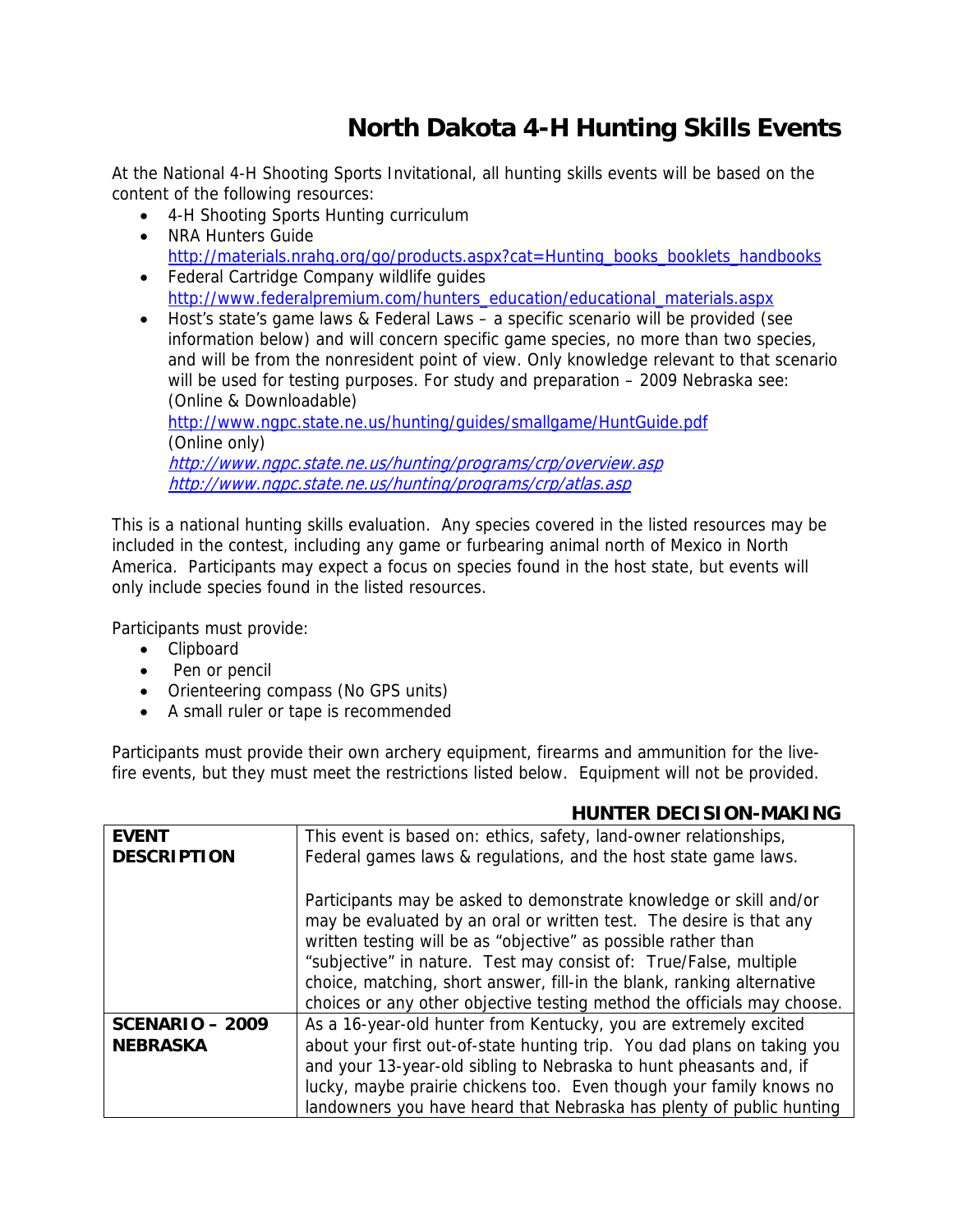|                                         | land and public access hunting. Dad hasn't decided if he will drag<br>along the pop-up camper for overnight accommodations or stay at<br>motels. You can hardly wait to see how your 2-year-old German<br>Shorthaired Pointer will measure up against your dad's senior Brittany.<br>For a successful trip you know that you, your brother and dad need to<br>study up on Nebraska laws, regulations, & resources as you prepare<br>for this special hunt.<br>Use the 2008 Nebraska Guide to Hunting and Public Lands, the links to |
|-----------------------------------------|-------------------------------------------------------------------------------------------------------------------------------------------------------------------------------------------------------------------------------------------------------------------------------------------------------------------------------------------------------------------------------------------------------------------------------------------------------------------------------------------------------------------------------------|
|                                         | information about CRP-MAP, and the other resources listed above.                                                                                                                                                                                                                                                                                                                                                                                                                                                                    |
| <b>COURSE</b>                           | Twenty to 30 decision-making stations based upon content of the<br>resources listed above will be included.                                                                                                                                                                                                                                                                                                                                                                                                                         |
| <b>TIME LIMIT AND</b><br><b>SCORING</b> | As determined by the Event Officials.                                                                                                                                                                                                                                                                                                                                                                                                                                                                                               |

## **WILDLIFE IDENTIFICATION AND MANAGEMENT**

| <b>EVENT DESCRIPTION</b>           | This event includes wildlife identification and management, and<br>wildlife management techniques or problems. Participants will be<br>asked to identify specimens or parts of specimens (skulls, skins,<br>wings, single feathers, antlers/horns) tracks, scat or other sign.<br>Questions relating to relatively simple wildlife management or<br>ecology may be posed, e.g. habitat preference, breeding or loafing<br>habitat, primary activity times, etc. |
|------------------------------------|-----------------------------------------------------------------------------------------------------------------------------------------------------------------------------------------------------------------------------------------------------------------------------------------------------------------------------------------------------------------------------------------------------------------------------------------------------------------|
| <b>COURSE</b><br><b>TIME LIMIT</b> | Twenty to 30 stations requiring identification, analysis, or<br>interpretation; up to 100 additional questions may be asked about<br>wildlife habitat, breeding, groups, classifications, identifying marks,<br>management, and specific game species characteristics or traits.<br>Participants will move through the course expeditiously without<br>undue delay; time limit of two hours after beginning of test.                                            |
| <b>SCORING</b>                     | To be determined by Event Officials.                                                                                                                                                                                                                                                                                                                                                                                                                            |

## **HUNTING SKILLS**

| <b>EVENT DESCRIPTION</b> | Any hunting related skill or any skill-based element in the resource<br>manuals listed may be tested in this event. Participants may be<br>asked to perform the skill or be evaluated by an oral or written test.<br>This event will include:<br>Map and compass skills<br>Shooting skills, including 20 targets for each of the following:<br>Archery<br>$\qquad \qquad \blacksquare$<br>Shotgun<br>$\qquad \qquad \blacksquare$<br>Small bore rifle<br>$\overline{\phantom{a}}$ |
|--------------------------|-----------------------------------------------------------------------------------------------------------------------------------------------------------------------------------------------------------------------------------------------------------------------------------------------------------------------------------------------------------------------------------------------------------------------------------------------------------------------------------|
|                          | This event may include, but is not limited to: aerial photo<br>interpretation, selection of a stand/blind site, first aid, cutting<br>instruments, hunting clothing choice, footwear, firearms,<br>ammunition, ballistics, GPS navigation & use, recovering game,                                                                                                                                                                                                                 |